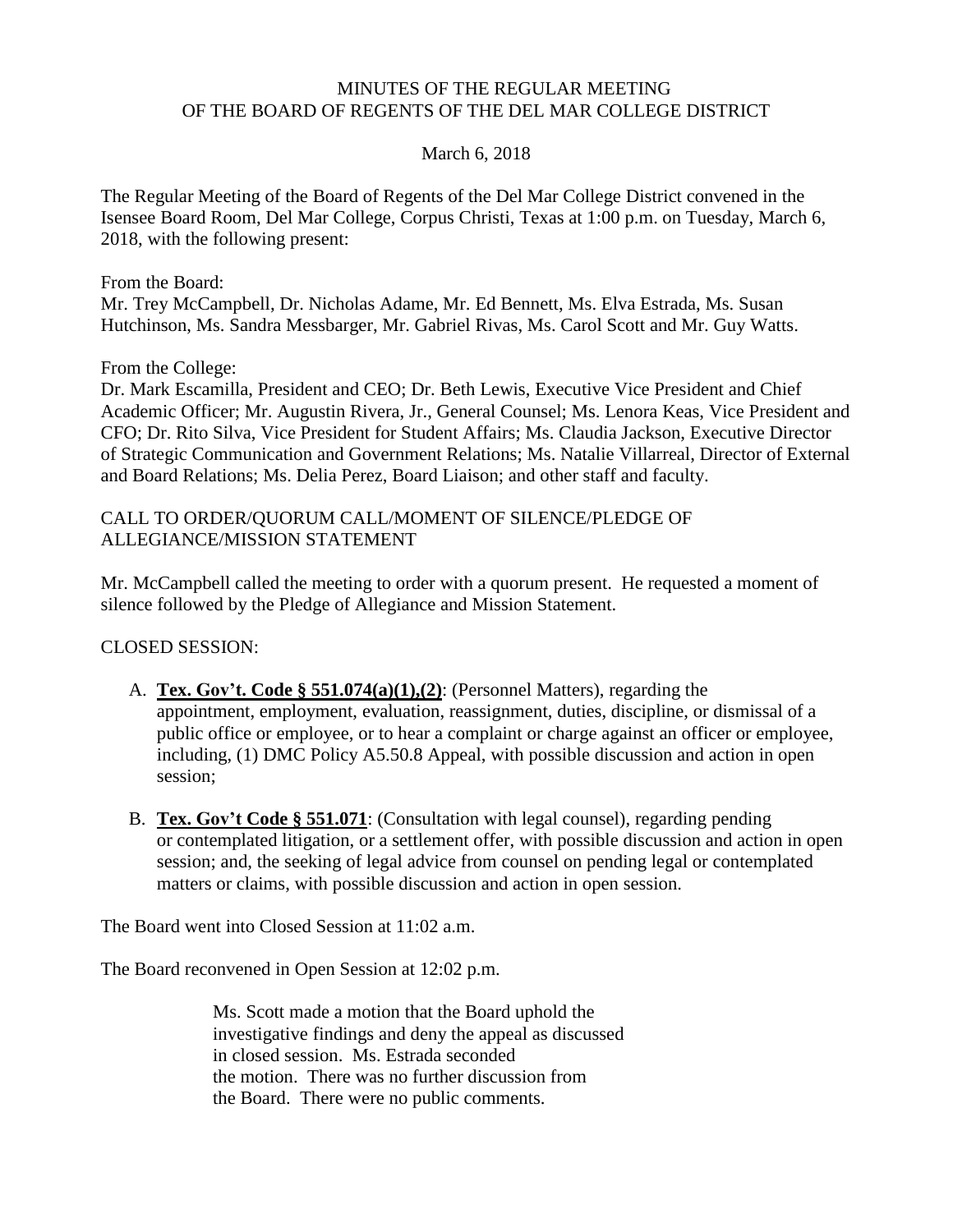A roll-call vote was taken and the motion carried 8-0-1 with Regents Adame, Bennett, Estrada, Hutchinson, McCampbell, Messbarger, Rivas, and Scott in favor; Mr. Watts abstained.

The meeting was recessed at 12:04 p.m.

The meeting reconvened at 1:00 p.m.

The College's Mission Statement was read by the Board of Regents and audience.

## RECOGNITIONS:

Students and Staff:

• Students Sabrina Lamb and Gilbert Cortinas, representatives of the 17 Process Technology majors who received scholarships from the Gulf Coast Growth Ventures Project .................................................................................................................Ms. Claudia Jackson *(Goal 2. Student Access and Support Services: Maximize Affordable Access and Excellence in Student Services and Goal 6. Partnerships: Expand Opportunities for Mutually-Beneficial Alliances)*

Ms. Jackson introduced students Sabrina Lamb and Gilbert Cortinas along with their faculty members Denise Rector and Steve Moore. Ms. Jackson reported that Sabrina and Gilbert are two of the 17 process technology majors who were presented a Gulf Coast Growth Ventures Scholarship.

Mr. Cortinas and Ms. Lamb shared a brief portion of their story and shared their gratitude for the scholarship and all that the College and Board do to impact student's lives.

Ms. Scott congratulated both students; she stated that many students return to get hands on marketable skills to assist them in moving up, such as Mr. Cortinas who holds a bachelor degree. She indicated that she has worked for Growth Ventures for a couple of years and was told that ExxonMobil, SABIC knew the College had the facilities and instructors, but after meeting the students they know the College has the product needed.

# STAFF REPORTS:

• Proclamation of Del Mar College Library Week……………………………Dr. Beth Lewis *(Goal 2. Student Access and Support Services: Maximize Affordable Access and Excellence in Student Services)*

Dr. Lewis introduced Cody Gregg, Dean of Learning Resources. She stated that Cody wanted to change the way everyone interacts with the Library and has been doing that since he arrived on October 1, 2017.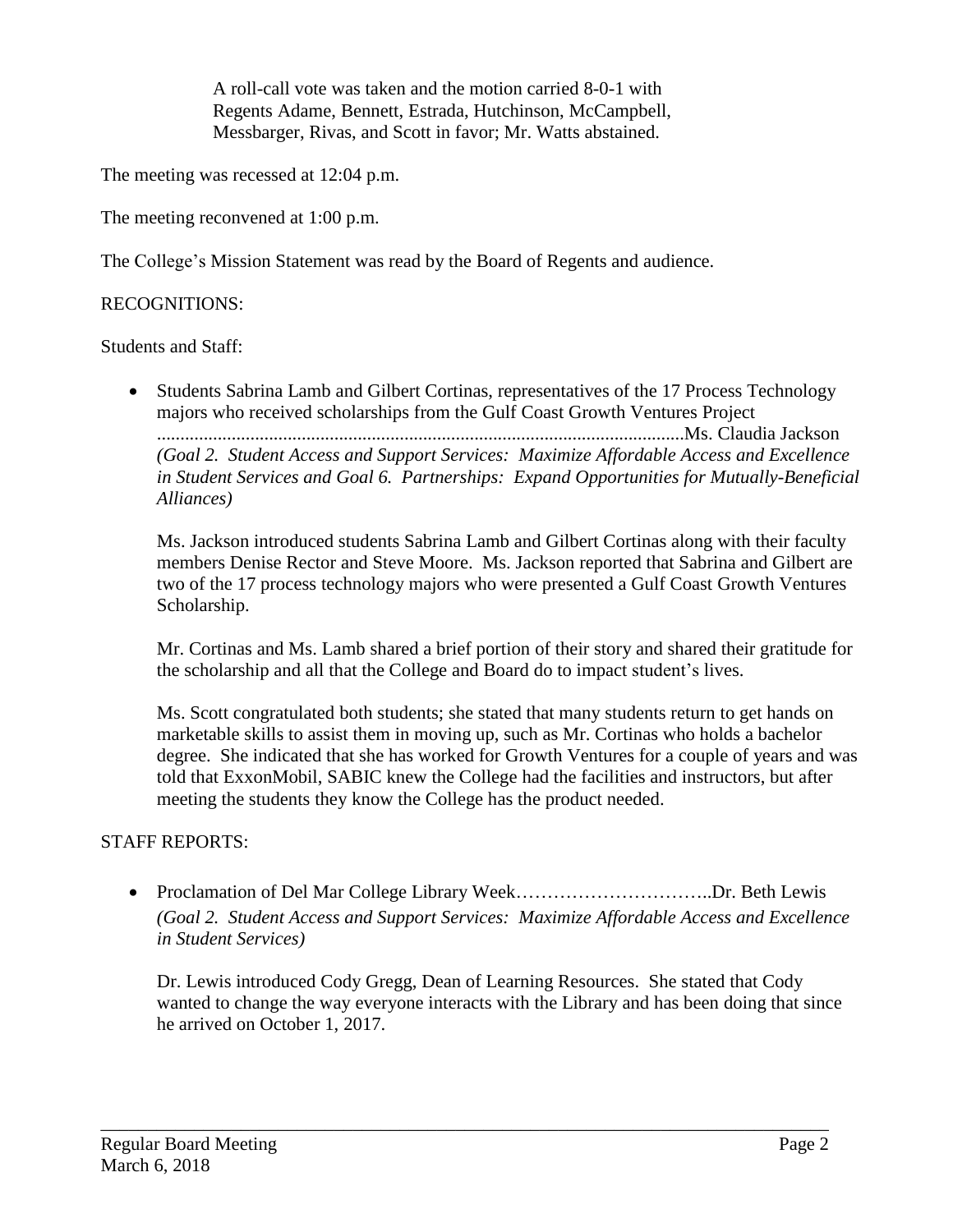Mr. Gregg reported that every April, National Library Week is celebrated and they are asking the Board to proclaim that it will also be Del Mar College Library Week. Mr. Gregg read the proposed Proclamation and introduced and thanked the library staff members. He provided the kick-off dates and times for the celebrations at East and West Campus Libraries.

• Update on Changes to the SACSCOC Principles of Accreditation

…………………………………………………………………...………. ..Dr. Beth Lewis

*(Goal 1. Student Learning Success: Ensure Exceptional Educational Opportunities for All Students)*

Dr. Lewis reported that the Southern Association of Colleges and Schools Commission on Colleges voted in December to change their principles of accreditation. Dr. Lewis reviewed

the College's accreditation timeline. She also discussed changes to the principles and how they specifically affect the College, including an addition that affects the Board of Regents, standard 4.2.g: The governing board defines and regularly evaluates its responsibilities and expectations. She discussed the sample documentation that will be required due to the addition of that standard.

Mr. McCampbell stated that they are ahead of the curve because they have been doing a self-evaluation for a number of years.

Dr. Lewis also discussed the changes to the Quality Enhancement Plan (QEP). The change being a more global effect, not a particular discipline, something that affects all students. They will gather a QEP team and begin looking at different ideas on this topic in the near future.

Dr. Escamilla and Dr. Lewis responded to questions from the Regents.

 Viking-Islander Program (VIP) Dual Enrollment Program for DMC and TAMU-CC Students……………………………………….........…..Dr. Beth Lewis and Dr. Rito Silva *(Goal 2. Student Access and Support Services: Maximize Affordable Access and Excellence in Student Services)*

Dr. Lewis reported that the Viking Island Program has been several years in the making, they are excited about the program because it is for students to be dually enrolled at A&M Corpus and Del Mar at the same time. The students are eligible for services at both institutions and can participate in activities and organizations at both institutions.

Dr. Silva described the student and management overview: TAMU-CC applicants considered bubble students with ACT scores of 17 to 18; these students are guaranteed admission to TAMU-CC upon completion; TAMU-CC will be their home institution for financial aid purposes; and they must complete 30 hours in an academic year and maintain a GPA of 2.5.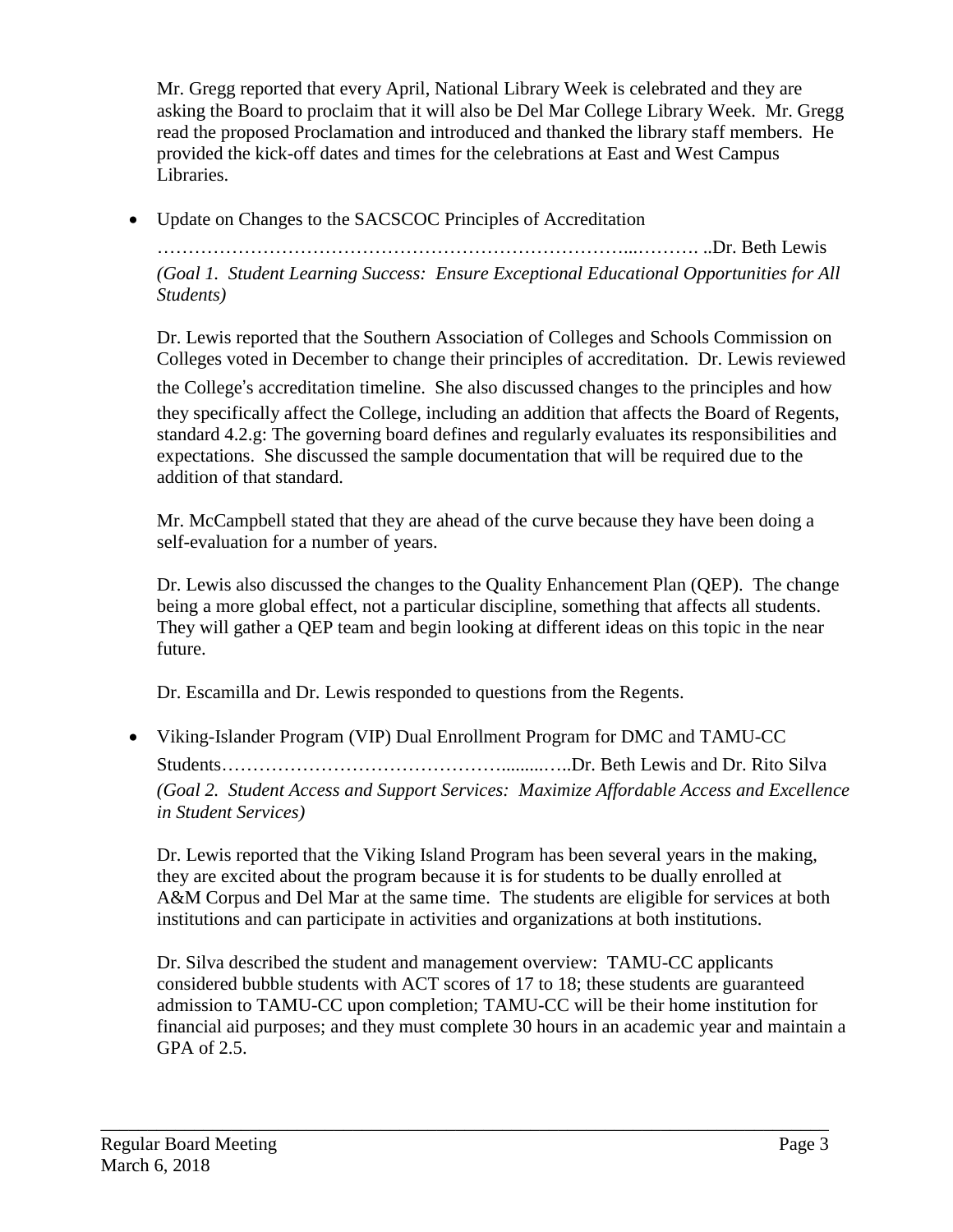Management overview: TAMU-CC and DMC will have an oversight committee with representatives from Instruction and Student Services; institutions will share data regarding VIP students; TAMU-CC will promote reverse transfer for students who do not complete a DMC certificate or degree; and orientation and advising sessions will be held on each campus for VIP students.

Dr. Escamilla expressed his gratitude for Dr. Kelly Quintanilla, her team, and faculty.

Dr. Escamilla and Dr. Silva responded to questions from the Regents.

• Professional Service Contract Review by the Board of Regents....Ms. Tammy McDonald *(Goal 7. Resources: Ensure Strong Financial and Operational Capacity)*

Ms. McDonald reported that they bring to the Board a semi-annual review of the College's contracts. The contracts are divided in the spreadsheet into different types of categories; Ms. McDonald read the category topics.

Dr. Escamilla and Ms. McDonald responded to questions from the Regents.

Website Redesign and Viking News Web-Based Newsroom

……………………………………………………………….……….Ms. Claudia Jackson *(Goal 2. Student Access and Support Services: Maximize Affordable Access and Excellence in Student Services)*

Ms. Jackson provided an overview of the College's website design. She thanked the team that facilitated the website redesign including Jessica Montalvo-Cummings and the IT staff, the College Relations staff, and Sara King and Gracie Mirabal heading the student development area. The new website will be student focused, and Viking news will scale down to be readable on devices and the material on the website, especially recently developed material, will be ADA compliant.

Jay Knioum navigated through the website as Ms. Jackson explained the different categories.

Ms. Jackson responded to questions from the Regents.

# COLLEGE PRESIDENT'S REPORT…………………………………...……Dr. Mark Escamilla

 February 25, 2018: Steering Committee, UT-Austin Executive Ed.D. Program in Higher Education Leadership Meeting *(Goal 6. Partnerships: Expand Opportunities for Mutually-Beneficial Alliances)*

\_\_\_\_\_\_\_\_\_\_\_\_\_\_\_\_\_\_\_\_\_\_\_\_\_\_\_\_\_\_\_\_\_\_\_\_\_\_\_\_\_\_\_\_\_\_\_\_\_\_\_\_\_\_\_\_\_\_\_\_\_\_\_\_\_\_\_\_\_\_\_\_\_\_\_\_\_\_

Dr. Escamilla reported that on February  $25<sup>th</sup>$  he had the pleasure of serving on the Steering Committee for the University of Texas's new Executive Ed.D. Program in higher education leadership. Dr. Victor Saenz is the department chair in higher education at UT. The College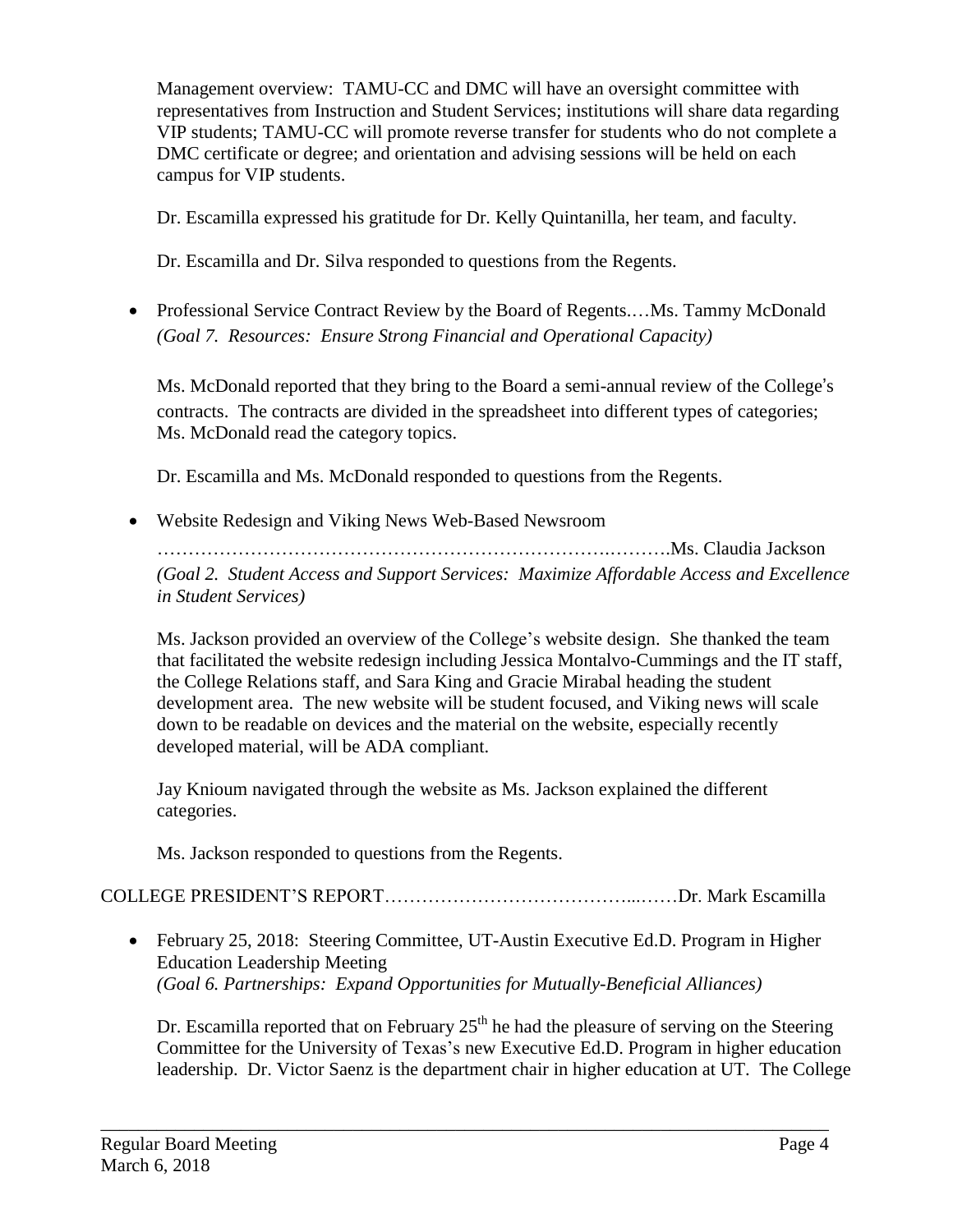is currently sharing and partnering with them on a different program which targets the male students in their persistence and practices. He looks forward to continue to serve on that committee.

## REGENT'S COMMENTS:

 National Legislative Summit……………………...……………………….Ms. Carol Scott *(Goal 5. Advocacy: Advance the College Mission Through Effective Governance and Positioning)*

The Association of Community College Trustees held their National Legislative Summit. Texas was well represented; the state association had arranged approximately 25 meetings with congressmen, senators, and various staff members of different committees. Ms. Scott provided information on meetings she participated in, these meetings related to legislative priorities.

### PENDING BUSINESS:

Status Report on Requested Information *(Goal 5. Advocacy: Advance the College Mission Through Effective Governance and Positioning)*

### CONSENT AGENDA

### Notice to the Public

*The following items are of a routine or administrative nature. The Board of Regents has been furnished with background and support material on each item, and/or it has been discussed at a previous meeting. All items will be acted upon by one vote without being discussed separately unless requested by a Board member or a citizen, in which event the item(s) will immediately be withdrawn for individual consideration in their normal sequence after the items not requiring separate discussion have been acted upon. The remaining items will be adopted by one vote.*

### CONSENT MOTIONS:

*(At this point the Board will vote on all motions not removed for individual consideration.)*

ITEMS FOR DISCUSSION AND POSSIBLE ACTION:

1. Approval of Minutes: Called Meeting, February 6, 2018 *(Goal 5. Advocacy: Advance the College Mission Through Effective Governance and Positioning)*

- 2. Acceptance of Investments for February 2018 *(Goal 7. Resources: Ensure Strong Financial and Operational Capacity)*
- 3. Acceptance of Financial Statement for January 2018 *(Goal 7. Resources: Ensure Strong Financial and Operational Capacity)*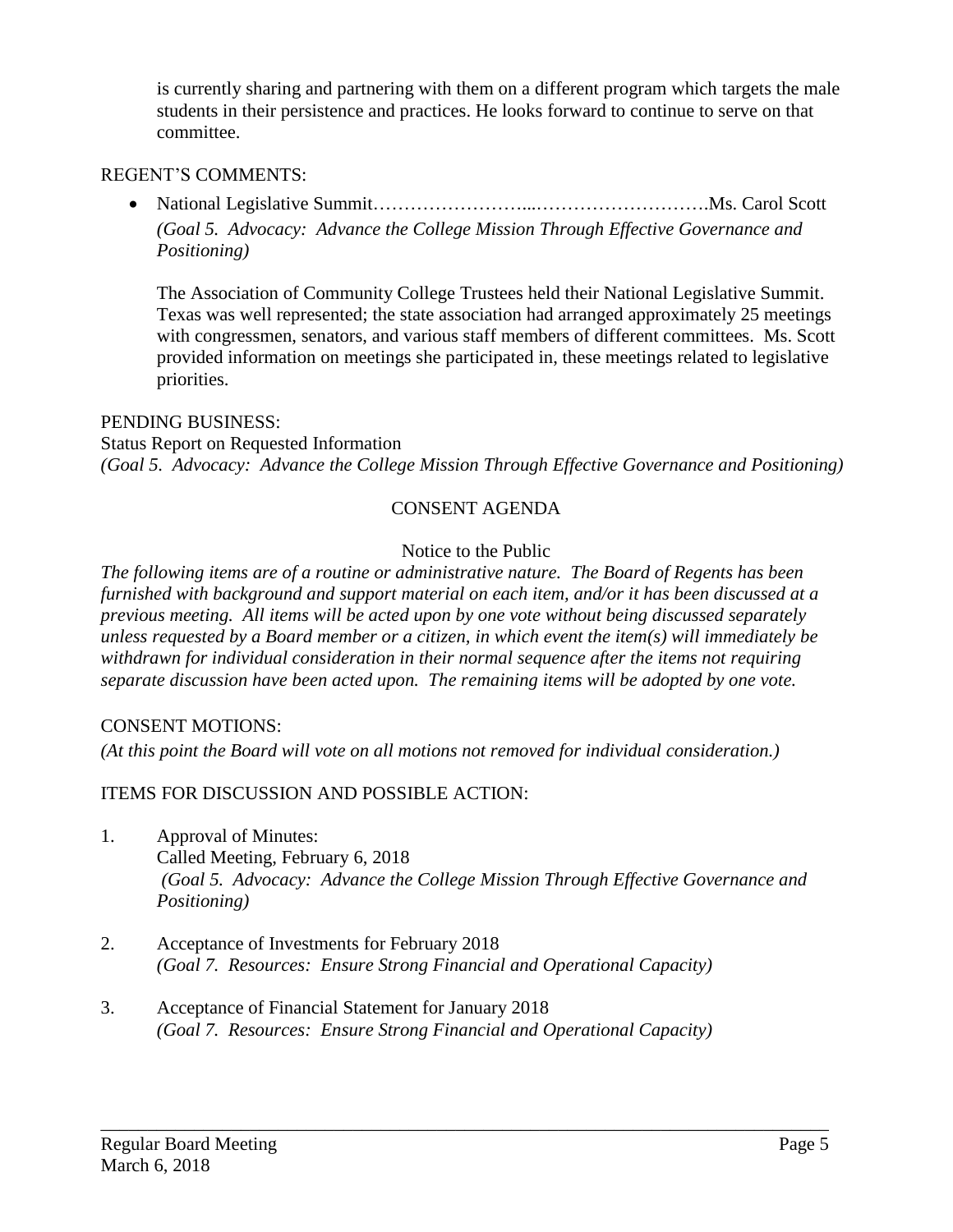Mr. Rivas made a motion to approve the consent agenda items. Ms. Messbarger seconded the motion. There was no further discussion from the Board. There were no public comments. A voice vote was taken and the motion carried unanimously, 9-0, amongst Regents present, with Regents McCampbell, Adame, Bennett, Estrada, Hutchinson, Messbarger, Rivas, Scott, and Watts in favor.

# REGULAR AGENDA

4. Discussion and possible action related to annual ethics training of the Board of Regents ………………………………………………………………........Mr. Augustin Rivera, Jr. *(Goal 5. Advocacy: Advance the College Mission Through Effective Governance and Positioning)*

Mr. Rivera led the Board through its annual Ethics Review and Update, including a review of the Board Bylaws and Statement of Conduct and Ethics. Topics included Board Roles, Trustee Conduct, Dilemmas and Unethical Conduct, and following the review, the Regents re-affirmed their commitment to ethical conduct by signing the Code of Ethics.

The Board Chair rearranged the meeting order to accommodate students that were present.

6. Discussion and possible action related to student service fees………………Dr. Rito Silva *(Goal 7. Resources: Ensure Strong Financial and Operational Capacity and Goal 2. Student Access and Support Services: Maximize Affordable Access and Excellence in Student Services)*

Dr. Silva presented a proposal from the Student Fee Advisory Committee. The committee is made up of nine students, primarily SGA Officers. Their proposal is to increase the Student Service Fees from \$7 to \$15 a semester and in order to sustain this fund; they are also requesting a \$1 increase every even numbered year. This fee has not been increased since 2007; it was increased from \$6 to \$7. The fee is used for student organizations, student programming, intramural sports, Foghorn newspaper, RTA, and speaker series. The clubs have increased from 23 to 57 and student participation has also increased. Dr. Silva introduced Ms. Beverly Cage, Director of Student Leadership and Campus Life and Mr. John Beauford, President of SGA, who is also on the Student Advisory Committee, both spoke in favor of this proposed fee. Mr. Beauford introduced the SGA students that were present.

Dr. Escamilla reminded the Board that this is a student initiated fee.

Dr. Escamilla and Dr. Silva responded to questions from the Regents.

Ms. Hutchinson made a motion to accept this agenda item. Ms. Messbarger seconded the motion. There was no further discussion from the Board. There were no public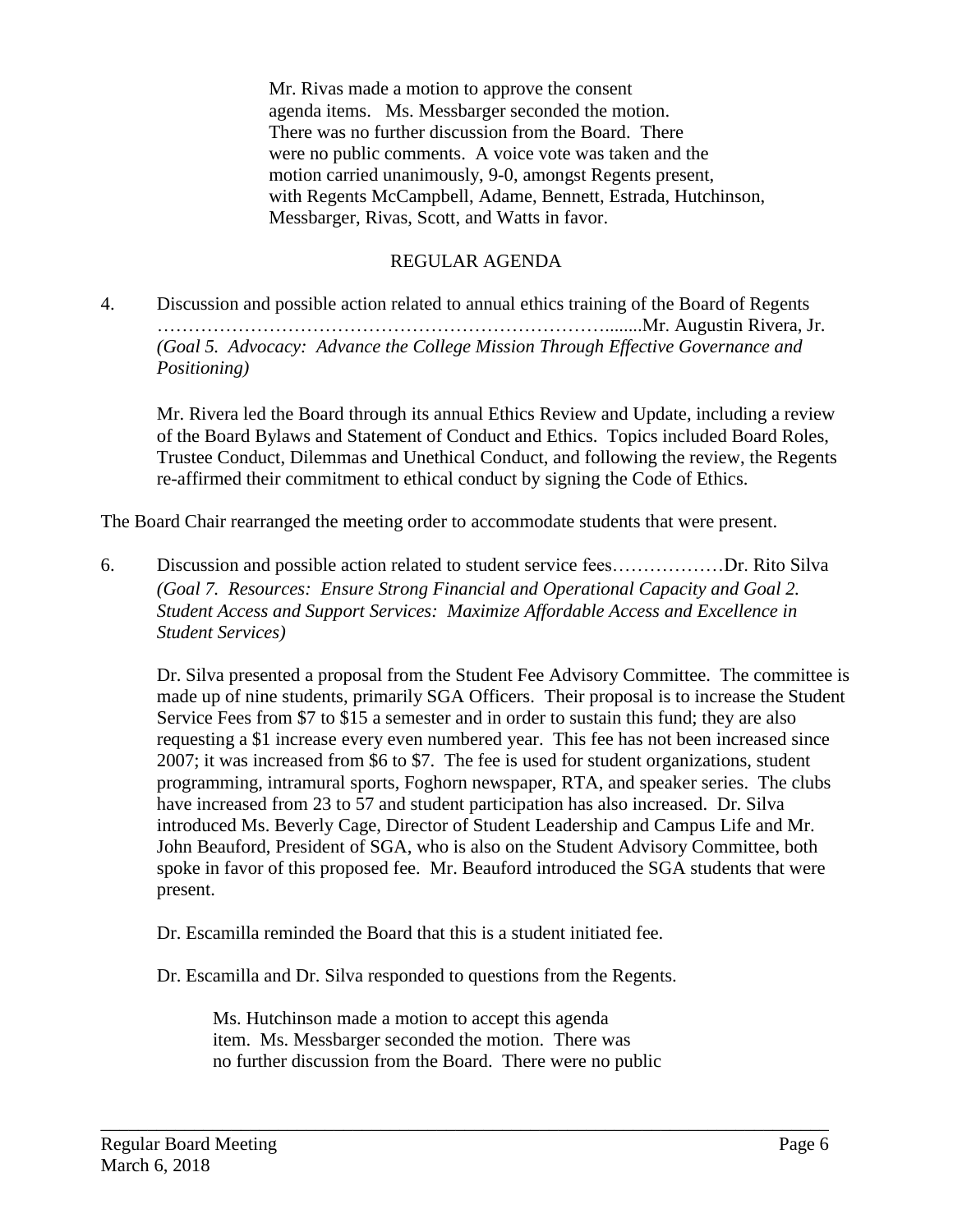comments. A roll-call vote was taken and the motion carried 8-1 with Regents Adame, Bennett, Estrada, Hutchinson, McCampbell, Messbarger, Rivas, and Scott in favor; Mr. Watts was opposed.

5. Discussion and possible action related to closing the degree program in Geography (both Cultural and Physical)……………………………………...………………Dr. Beth Lewis *(Goal 2. Student Access and Support Services: Maximize Affordable Access and Excellence in Student Services)*

Dr. Lewis stated that the College offers an associate of arts in Physical Geography and also in Cultural Geography. The College has not awarded a degree in either area for more than ten years and there are currently no majors in either of those fields. There has not been a full-time faculty member in that department for several years and if the College keeps the program as a degree awarding program, SACSCOC requires a full-time faculty member and enrollment is so small that it does not warrant a full-time faculty member. If the Board accepts the recommendation to close the program, she reassured the Board that it would not affect the Geographical Information System Program. Dr. Lewis discussed next steps that will be necessary if the Board affirms the recommendation.

Mr. Rivas made a motion to accept the recommendation to close the degree program in Geography. Ms. Estrada seconded the motion. There was no further discussion from the Board. Dr. James Klein made a public comment inquiring if this item had gone through the curriculum committee. A voice vote was taken and the motion carried unanimously, 9-0, with Regents Adame, Bennett, Estrada, Hutchinson, McCampbell, Messbarger, Rivas, Scott, and Watts in favor.

GENERAL PUBLIC COMMENTS (Non-Agenda Items) – 3-minute time limit

Dr. James Klein: Director of Career Explorers Mentoring Project, thanked Dr. Escamilla for supporting this project and also thanked Alex Solis, the recruiting officer at West Campus.

- 7. CLOSED SESSION pursuant to:
- **A. Tex. Gov't Code § 551.071**: (Consultation with legal counsel), regarding pending or contemplated litigation, or a settlement offer, with possible discussion and action in open session; and, the seeking of legal advice from counsel on pending legal or contemplated matters or claims, with possible discussion and action in open session;
- **B. Tex. Gov't Code § 551.076**: (Security Devices or Security Audits), regarding the deployment, or specific occasions for implementation, of security personnel or devices; or a security audit, with possible discussion and action in open session.

\_\_\_\_\_\_\_\_\_\_\_\_\_\_\_\_\_\_\_\_\_\_\_\_\_\_\_\_\_\_\_\_\_\_\_\_\_\_\_\_\_\_\_\_\_\_\_\_\_\_\_\_\_\_\_\_\_\_\_\_\_\_\_\_\_\_\_\_\_\_\_\_\_\_\_\_\_\_

The Board went into Closed Session at 3:14 p.m.